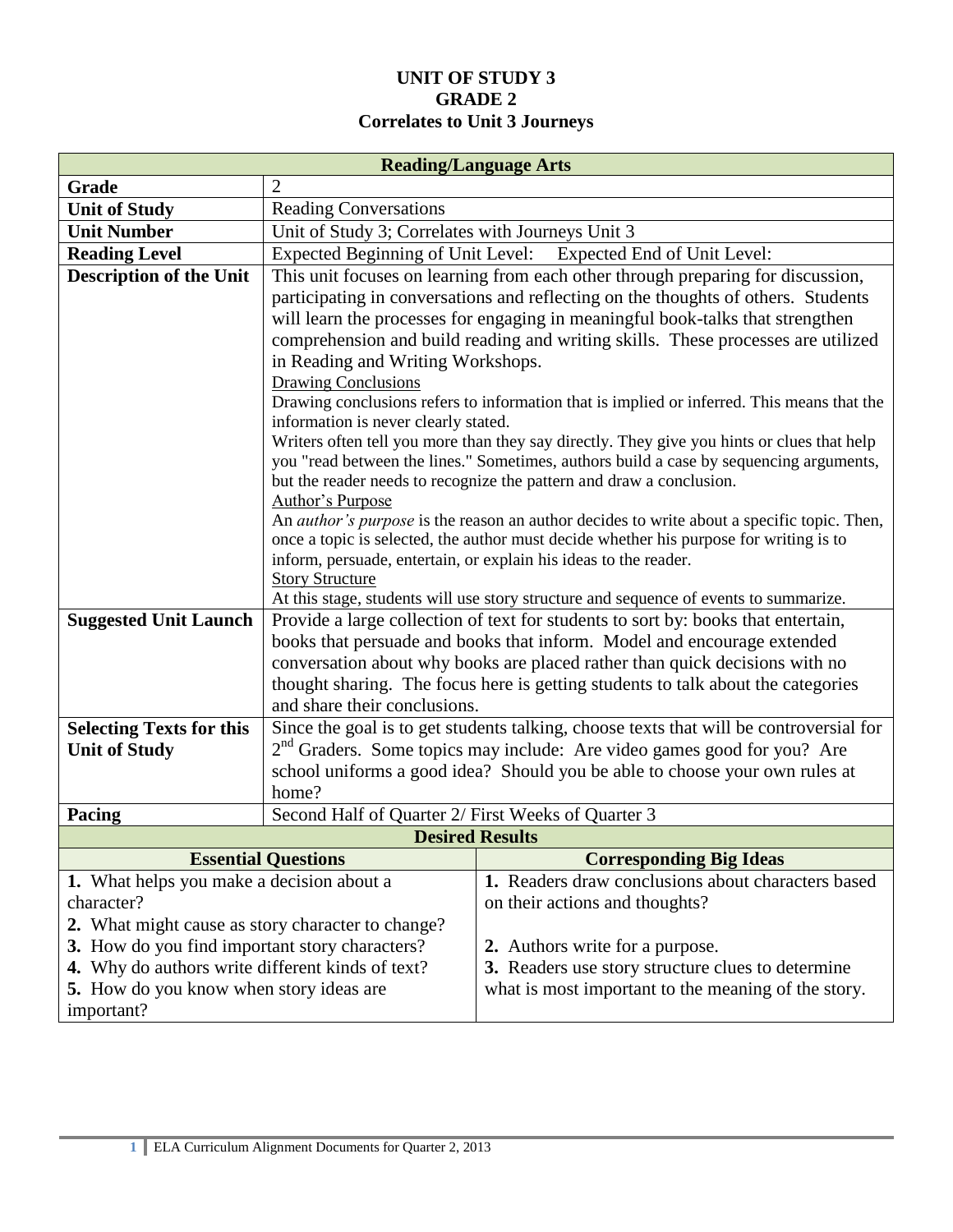|                                                                                                                  | <b>Assessment Evidence</b>                        |                                                                                           |                                                               |
|------------------------------------------------------------------------------------------------------------------|---------------------------------------------------|-------------------------------------------------------------------------------------------|---------------------------------------------------------------|
| <b>Evidence of Proficiency</b>                                                                                   | <b>Formative</b>                                  | <b>Summative</b>                                                                          |                                                               |
| Questions for Teacher Team to Ask                                                                                | Observation                                       |                                                                                           | <b>Fountas and Pinnell Benchmark</b>                          |
| Prior to the Launch of the Unit                                                                                  | Conferring with Students                          |                                                                                           | <b>Assessment System</b>                                      |
| What does it look like or sound                                                                                  | <b>Running Records</b>                            |                                                                                           | Writing Sample with teacher-team                              |
| like when $2nd$ Graders draw                                                                                     | Writing Samples and Journal Entries               |                                                                                           | developed rubric                                              |
| conclusions?                                                                                                     | Constructed Response with cited text              |                                                                                           | Performance on Oral Summary                                   |
| What are the supporting skills for                                                                               | evidence                                          |                                                                                           | Rubric                                                        |
| drawing conclusions? How will                                                                                    | <b>Anecdotal Records</b>                          |                                                                                           | Prompted Conversation with                                    |
| we know when these are                                                                                           |                                                   |                                                                                           | <b>Explicit and Implicit Information</b>                      |
| mastered?                                                                                                        |                                                   |                                                                                           |                                                               |
|                                                                                                                  |                                                   |                                                                                           |                                                               |
| How will students show                                                                                           |                                                   |                                                                                           |                                                               |
| knowledge of author's purpose?                                                                                   |                                                   |                                                                                           |                                                               |
| At what level should $2nd$ Graders                                                                               |                                                   |                                                                                           |                                                               |
| be able to identify author's                                                                                     |                                                   |                                                                                           |                                                               |
| purpose?                                                                                                         |                                                   |                                                                                           |                                                               |
| What will the $2nd$ Grade                                                                                        |                                                   |                                                                                           |                                                               |
| summarization rubric look like?                                                                                  |                                                   |                                                                                           |                                                               |
|                                                                                                                  | <b>Academic Vocabulary</b>                        |                                                                                           |                                                               |
| main idea                                                                                                        | purpose                                           |                                                                                           | conclusion                                                    |
| summarize                                                                                                        | passage                                           |                                                                                           | evidence                                                      |
| argument                                                                                                         |                                                   |                                                                                           |                                                               |
|                                                                                                                  | <b>Common Core Standards and Learning Targets</b> |                                                                                           |                                                               |
| <b>Priority Standards</b><br><b>Learning Targets</b>                                                             |                                                   |                                                                                           |                                                               |
| RL.2.2. Recount stories, including fables and folktales from                                                     |                                                   |                                                                                           | I can retell a story and include important details.           |
| diverse cultures, and determine their central message, lesson, or                                                |                                                   |                                                                                           | I can tell the central message) lesson) or moral of a story.  |
| moral.                                                                                                           |                                                   |                                                                                           |                                                               |
| RL.2.3. Describe how characters in a story respond to major                                                      |                                                   |                                                                                           | I can describe how characters respond to events in a story.   |
| events and challenges.<br>RL.2.4. Describe how words and phrases (e.g., regular beats,                           |                                                   |                                                                                           | I can describe how an author's words supply rhythm and        |
| alliteration, rhymes, repeated lines) supply rhythm and meaning                                                  |                                                   | meaning in a text.                                                                        |                                                               |
| in a story, poem, or song.                                                                                       |                                                   |                                                                                           |                                                               |
| RL.2.10. By the end of the year, read and comprehend                                                             |                                                   |                                                                                           | I can read and comprehend second grade stories and poems.     |
| literature, including stories and poetry, in the grades 2-3 text                                                 |                                                   |                                                                                           |                                                               |
| complexity band proficiently, with scaffolding as needed at the                                                  |                                                   |                                                                                           |                                                               |
| high end of the range.                                                                                           |                                                   |                                                                                           |                                                               |
| RI.2.1. Ask and answer such questions as who, what, where,                                                       |                                                   | I can ask questions (5Ws and How) about important details in a                            |                                                               |
| when, why, and how to demonstrate understanding of key<br>details in a text.                                     |                                                   | text.                                                                                     |                                                               |
|                                                                                                                  |                                                   | I can answer questions (5Ws and How) to show I understand<br>important details in a text. |                                                               |
| RI.2.2. Identify the main topic of a multiparagraph text as well                                                 |                                                   | I can identify the main topic of a text and 2or paragraphs within                         |                                                               |
| as the focus of specific paragraphs within the text.                                                             |                                                   | a text.                                                                                   |                                                               |
| RI.2.4. Determine the meaning of words and phrases in a text                                                     |                                                   |                                                                                           | I can determine the meaning of words or phrases I don't know. |
| relevant to a grade 2 topic or subject area.                                                                     |                                                   |                                                                                           |                                                               |
| RI.2.5. Know and use various text features (e.g., captions, bold                                                 |                                                   |                                                                                           | I can use various text features to locate information.        |
| print, subheadings, glossaries, indexes, electronic menus, icons)                                                |                                                   |                                                                                           |                                                               |
| to locate key facts or information in a text efficiently.                                                        |                                                   |                                                                                           |                                                               |
| RI.2.6. Identify the main purpose of a text, including what the<br>author wants to answer, explain, or describe. |                                                   | I can identify the purpose of a text and tell what the author is                          |                                                               |
| RI.2.8. Describe how reasons support specific points the author                                                  |                                                   | trying to explain or answer.<br>I can explain how an author's reasons support his points. |                                                               |
| makes in a text.                                                                                                 |                                                   |                                                                                           |                                                               |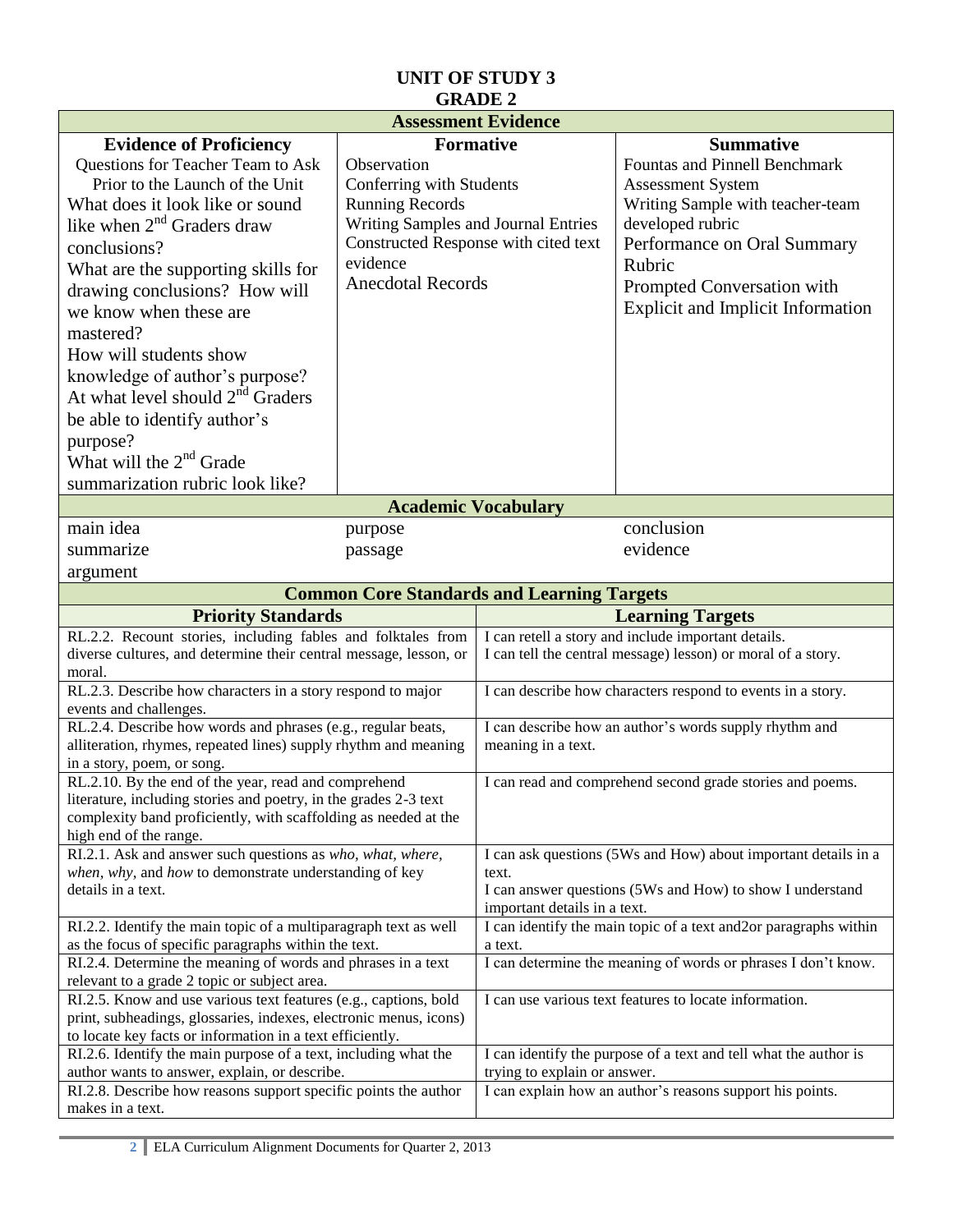| RI.2.10. By the end of the year, read and comprehend<br>informational texts, including history, social studies, science,<br>and technical texts, in the grades 2-3 text complexity band<br>proficiently, with scaffolding as needed at the high end of the<br>range. | I can read and comprehend informational text appropriate for<br>second grade. |
|----------------------------------------------------------------------------------------------------------------------------------------------------------------------------------------------------------------------------------------------------------------------|-------------------------------------------------------------------------------|
| W.2.1 Write opinion pieces in which they introduce the topic or                                                                                                                                                                                                      | I can write an opinion piece where I:                                         |
|                                                                                                                                                                                                                                                                      |                                                                               |
| book they are writing about, state an opinion, supply reasons                                                                                                                                                                                                        | introduce a topic or name of a book.<br>a.                                    |
| that support the opinion, use linking words (e.g., because, and                                                                                                                                                                                                      | provide an opinion on the topic.<br>b.                                        |
| also) to connect opinion and reasons, and provide a concluding                                                                                                                                                                                                       | c. use linking words to give a reason to support my                           |
| statement or section.                                                                                                                                                                                                                                                | opinion, and                                                                  |
|                                                                                                                                                                                                                                                                      | d. provide a concluding section or statement.                                 |
| W.2.2. Write informative/explanatory texts in which they                                                                                                                                                                                                             | I can write an informative piece where I:                                     |
| introduce a topic, use facts and definitions to develop points,                                                                                                                                                                                                      | introduce a topic,<br>a.                                                      |
| and provide a concluding statement or section.                                                                                                                                                                                                                       | use facts and definitions to develop a point, and<br>b.                       |
|                                                                                                                                                                                                                                                                      | c. provide a concluding statement or section.                                 |
| W.2.5. With guidance and support from peers and adults, focus                                                                                                                                                                                                        | I can use guidance from my peers to strengthen my writing.                    |
| on a topic and strengthen writing as needed by revising and                                                                                                                                                                                                          |                                                                               |
| editing.                                                                                                                                                                                                                                                             |                                                                               |
| W.2.7. Participate in shared research and writing projects (e.g.,                                                                                                                                                                                                    | I can participate in research projects with my classmates.                    |
|                                                                                                                                                                                                                                                                      |                                                                               |
| read a number of books on a single topic to produce a report;                                                                                                                                                                                                        | I can participate in writing projects with my classmates.                     |
| record science observations).                                                                                                                                                                                                                                        |                                                                               |
| SL.2.1. Participate in collaborative conversations with diverse                                                                                                                                                                                                      | I can follow class rules for discussions.                                     |
| partners about grade 2 topics and texts with peers and adults in                                                                                                                                                                                                     | I can participate in a conversation by responding to things                   |
| small and larger groups.                                                                                                                                                                                                                                             | others say.                                                                   |
| Follow agreed-upon rules for discussions (e.g., gaining the<br>a.                                                                                                                                                                                                    | I can ask questions to clear up my confusion about a text.                    |
| floor in respectful ways, listening to others with care,                                                                                                                                                                                                             |                                                                               |
| speaking one at a time about the topics and texts under                                                                                                                                                                                                              |                                                                               |
| discussion).                                                                                                                                                                                                                                                         |                                                                               |
| b. Build on others' talk in conversations by linking their                                                                                                                                                                                                           |                                                                               |
| comments to the remarks of others.                                                                                                                                                                                                                                   |                                                                               |
| Ask for clarification and further explanation as needed<br>c.                                                                                                                                                                                                        |                                                                               |
| about the topics and texts under discussion.                                                                                                                                                                                                                         |                                                                               |
| SL.2.2. Recount or describe key ideas or details from a text read                                                                                                                                                                                                    | I can show I understand what I read, hear, and/or see by                      |
| aloud or information presented orally or through other media.                                                                                                                                                                                                        | retelling and describing key details.                                         |
|                                                                                                                                                                                                                                                                      |                                                                               |
| SL.2.6. Produce complete sentences when appropriate to task                                                                                                                                                                                                          | I can use complete sentences when appropriate.                                |
| and situation in order to provide requested detail or                                                                                                                                                                                                                |                                                                               |
| clarification. (See grade 2 Language standards 1 and 3 for                                                                                                                                                                                                           |                                                                               |
| specific expectations.)                                                                                                                                                                                                                                              |                                                                               |
| L.2.1. Demonstrate command of the conventions of standard                                                                                                                                                                                                            | I can use collective nouns.                                                   |
| English grammar and usage when writing or speaking.                                                                                                                                                                                                                  |                                                                               |
|                                                                                                                                                                                                                                                                      |                                                                               |
| Form and use frequently occurring irregular plural nouns<br>a.                                                                                                                                                                                                       |                                                                               |
| (e.g., feet, children, teeth, mice, fish).                                                                                                                                                                                                                           |                                                                               |
| L.2.2. Demonstrate command of the conventions of standard                                                                                                                                                                                                            | I can capitalize product names.                                               |
| English capitalization, punctuation, and spelling when writing.                                                                                                                                                                                                      | I can capitalize geographic names.                                            |
| Capitalize holidays, product names, and geographic names.<br>a.                                                                                                                                                                                                      | I can use commas in greetings and closings of letters.                        |
| Use an apostrophe to form contractions and frequently<br>b.                                                                                                                                                                                                          | I can use a dictionary to find the correct spelling of a word.                |
| occurring possessives.                                                                                                                                                                                                                                               |                                                                               |
| Consult reference materials, including beginning<br>e.                                                                                                                                                                                                               |                                                                               |
| dictionaries, as needed to check and correct spellings.                                                                                                                                                                                                              |                                                                               |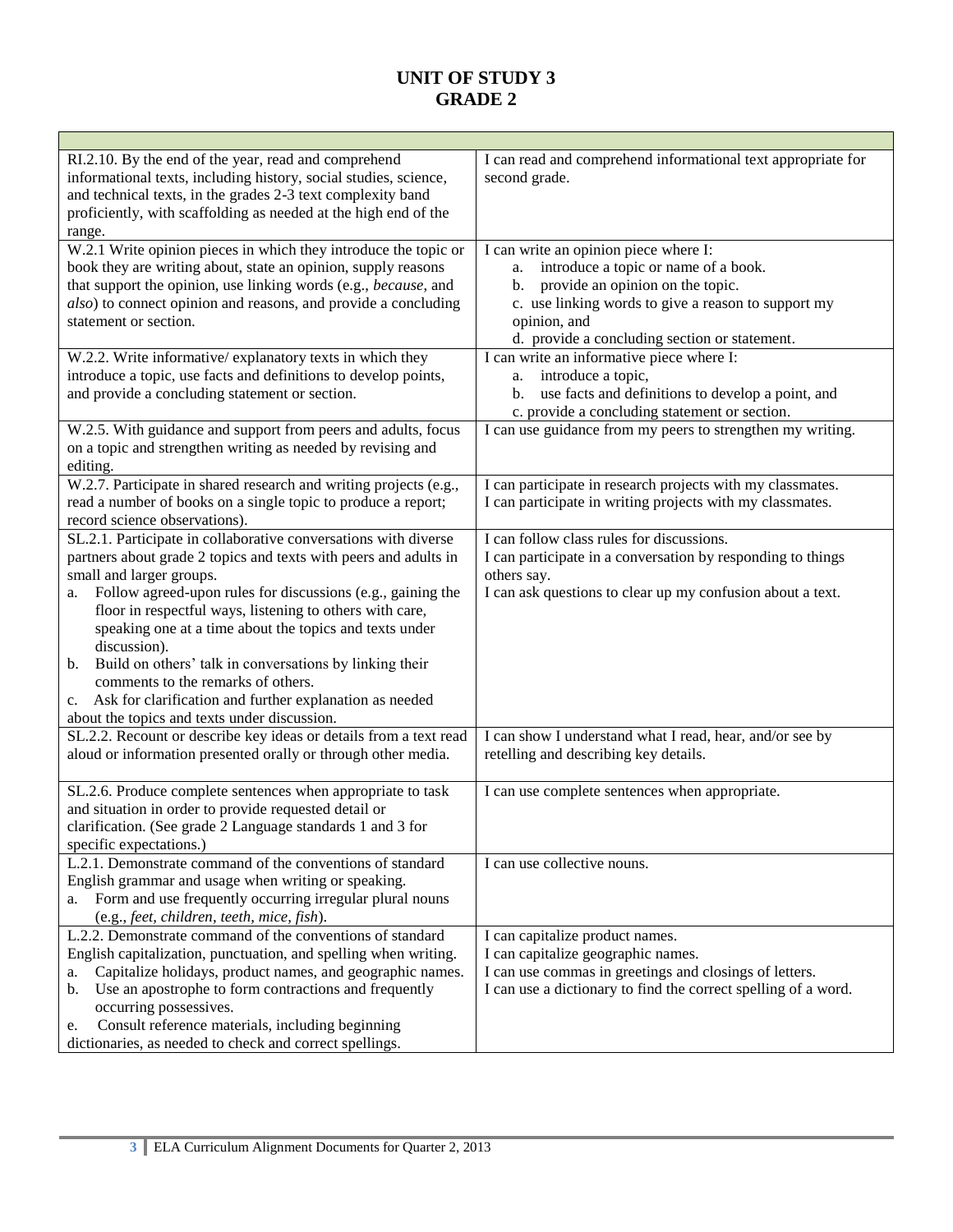| L.2.3. Use knowledge of language and its conventions when                                                             | I can compare formal and informal uses of English.                                                                               |
|-----------------------------------------------------------------------------------------------------------------------|----------------------------------------------------------------------------------------------------------------------------------|
| writing, speaking, reading, or listening.                                                                             |                                                                                                                                  |
| Compare formal and informal uses of English.                                                                          |                                                                                                                                  |
| L.2.4. Determine or clarify the meaning of unknown and<br>multiple-meaning words and phrases based on grade 2 reading | I can determine the meaning of a word by using its root word.<br>I can use glossaries and dictionaries to determine the meanings |
| and content, choosing flexibly from an array of strategies.                                                           | of words.                                                                                                                        |
| Use knowledge of the meaning of individual words to<br>c.                                                             |                                                                                                                                  |
| predict the meaning of compound word (e.g., birdhouse,                                                                |                                                                                                                                  |
| lighthouse, housefly; bookshelf, notebook, bookmark).                                                                 |                                                                                                                                  |
| Use glossaries and beginning dictionaries, both print and<br>e.                                                       |                                                                                                                                  |
| digital, to determine or clarify the meaning of words and                                                             |                                                                                                                                  |
| phrases.                                                                                                              |                                                                                                                                  |
| L.2.5. Demonstrate understanding of word relationships and                                                            | I can identify a real-life application of a word.                                                                                |
| nuances in word meanings.                                                                                             |                                                                                                                                  |
| Identify real-life connections between words and their use<br>a.                                                      |                                                                                                                                  |
| (e.g., describe foods that are spicy or juicy).<br>L.2.6. Use words and phrases acquired through conversations,       |                                                                                                                                  |
| reading and being read to, and responding to texts, including                                                         | I can use words and phrases that I learn through listening and<br>reading.                                                       |
| using adjectives and adverbs to describe (e.g., When other kids                                                       |                                                                                                                                  |
| are happy that makes me happy).                                                                                       |                                                                                                                                  |
| RF.2.3. Know and apply grade-level phonics and word analysis                                                          | I can identify spelling patterns for common long vowels (ai, ae,                                                                 |
| skills in decoding words.                                                                                             | ei, etc.)                                                                                                                        |
| Know spelling-sound correspondences for additional<br>b.                                                              | I can decode words with common prefixes.                                                                                         |
| common vowel teams.                                                                                                   | I can decode words with common suffixes.                                                                                         |
| Decode words with common prefixes and suffixes.<br>d.                                                                 | I can read second grade sight words.                                                                                             |
| Recognize and read grade-appropriate irregularly spelled<br>f.<br>words.                                              |                                                                                                                                  |
| RF.2.4. Read with sufficient accuracy and fluency to support                                                          | I can read second grade text aloud with accuracy, expression,                                                                    |
| comprehension.                                                                                                        | and appropriate rate.                                                                                                            |
| Read on-level text orally with accuracy, appropriate rate, and                                                        |                                                                                                                                  |
| expression on successive readings.                                                                                    |                                                                                                                                  |
|                                                                                                                       | <b>Cognitive Considerations</b>                                                                                                  |
| "Unwrapped" Concepts                                                                                                  | "Unwrapped Skills"                                                                                                               |
| <b>Students Need to Know</b>                                                                                          | <b>Students Need to Be Able to Do</b>                                                                                            |
| Second Graders need to know the conventions of                                                                        | Second Graders will need to be able to synthesize                                                                                |
| having a conversation in which each participant                                                                       | thoughts to build new understandings.                                                                                            |
| expresses an opinion, supports it with evidence from                                                                  | Students should have strong ability to identify and                                                                              |
| text and reflects on the opinions and comments of                                                                     | remember information to retell stories prior to the                                                                              |
| others.                                                                                                               | unit. Students will need to be able to use text                                                                                  |
| Students should have an understanding of the key                                                                      | evidence to draw conclusions.                                                                                                    |
| elements of fiction and informational texts.                                                                          |                                                                                                                                  |
|                                                                                                                       |                                                                                                                                  |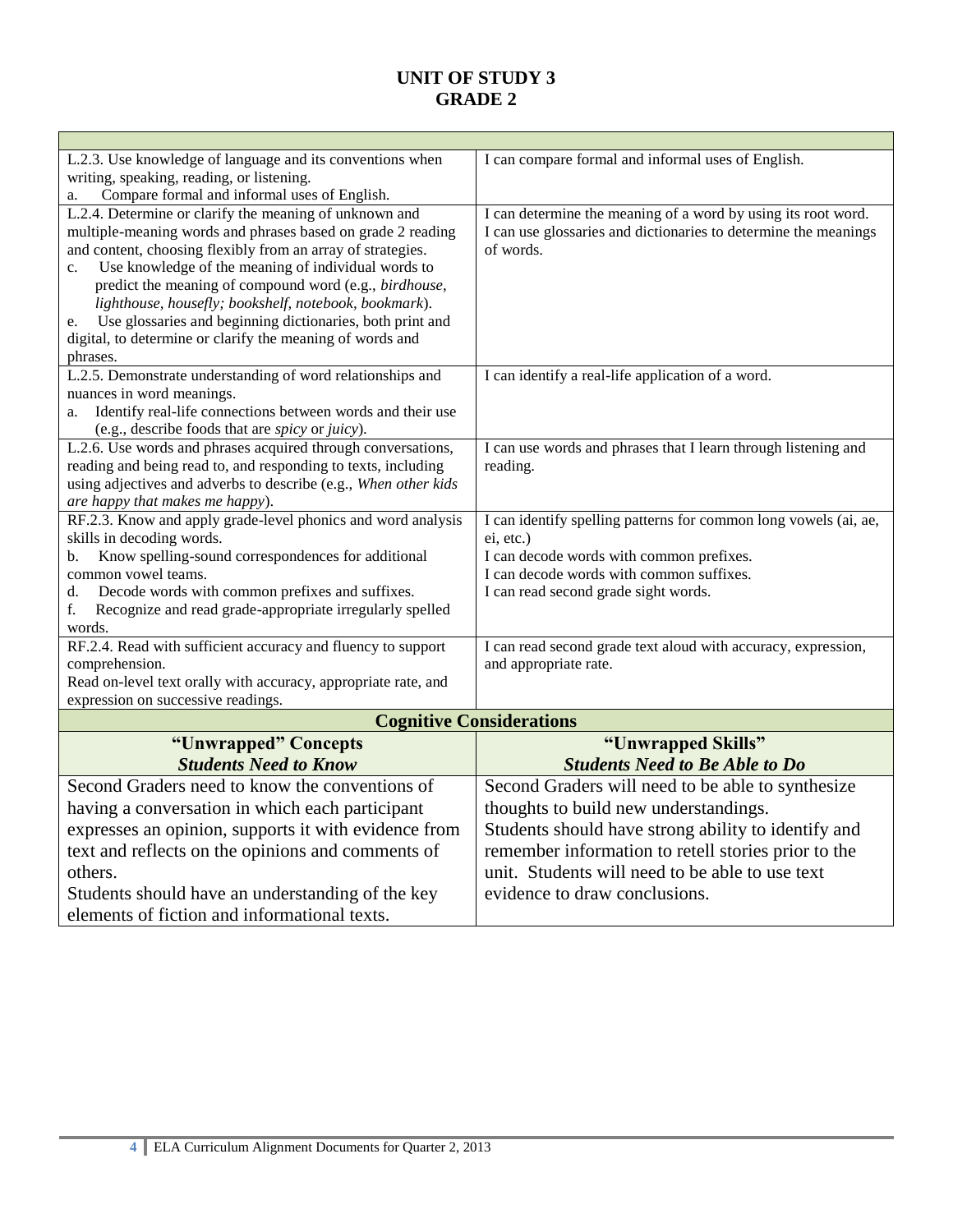| <b>CONTENT</b>                                                                                                                                                                              |                                                                                                                                                               |                                                                 |                           |  |
|---------------------------------------------------------------------------------------------------------------------------------------------------------------------------------------------|---------------------------------------------------------------------------------------------------------------------------------------------------------------|-----------------------------------------------------------------|---------------------------|--|
| <b>Reading Workshop</b><br><b>Writing Workshop</b>                                                                                                                                          |                                                                                                                                                               |                                                                 |                           |  |
| <b>Reading Skill</b>                                                                                                                                                                        | <b>Word Study</b>                                                                                                                                             | <b>Genre Structure</b>                                          | <b>Grammar</b>            |  |
| HMH Lesson 11<br>Conclusions<br>Infer/Predict<br>Onomatopoeia                                                                                                                               | <b>Phonemic Awareness:</b><br>Syllables in Spoken Words<br><b>Phonics/Spelling:</b><br>Base Words and Endings -                                               | Write to Persuade<br>Persuasive Letter                          | Kinds of Sentences        |  |
| Expression<br><b>Humorous Fiction</b><br><b>Informational Text</b>                                                                                                                          | $s, -es$<br>Vocabulary: Prefixes pre-<br>and mis-                                                                                                             | Ideas                                                           |                           |  |
| HMH Lesson 12<br><b>Story Structure</b><br>Question<br>Alliteration<br>Interview<br>Intonation<br><b>Realistic Fiction</b><br><b>Biography</b>                                              | <b>Phonemic Awareness:</b><br><b>Substitute Phonemes</b><br><b>Phonics/Spelling:</b><br>Vowel Digraphs ai, ay<br>Vocabulary: idioms                           | Write to Persuade<br><b>Opinion Paragraph</b><br>Voice          | Kinds of Sentences        |  |
| HMH Lesson 13<br>Author's Purpose<br>Analyze/Evaluate<br>Word Choice: Descriptive<br>Details<br>Listen for and Retell Main<br>Ideas<br><b>Stress</b><br><b>Informational Text</b><br>Poetry | <b>Phonemic Awareness:</b><br><b>Match Phonemes</b><br><b>Phonics/Spelling:</b><br>Vowel Digraphs ee, ea<br>Vocabulary: Using a<br>Dictionary                 | Write to Persuade<br>Persuasive Paragraph<br><b>Word Choice</b> | <b>Quotation Marks</b>    |  |
| HMH Lesson 14<br>Main Ideas and Details<br>Summarize<br>Figurative Language<br><b>Natural Pauses</b><br><b>Biography</b><br><b>Informational Text</b>                                       | <b>Phonemic Awareness:</b><br><b>Segment Phonemes</b><br><b>Phonics/Spelling:</b><br>Long $o$ $(o, oa, ow)$<br>Vocabulary: Suffix -ly                         | Write to Persuade<br>Persuasive Essay<br>Ideas                  | <b>Using Proper Nouns</b> |  |
| HMH Lesson 15<br>Cause and Effect<br>Monitor/Clarify<br>Word Choice: Emphasis<br><b>Accuracy: Connected Text</b><br><b>Humorous Fiction</b><br>Play                                         | <b>Phonemic Awareness:</b><br>Syllables in Spoken Words<br><b>Phonics/Spelling:</b><br>Compound Words<br>Schwa Vowel Sound<br>Vocabulary: Dictionary<br>Entry | Write to Persuade<br>Persuasive Essay<br>Organization           | Abbreviations             |  |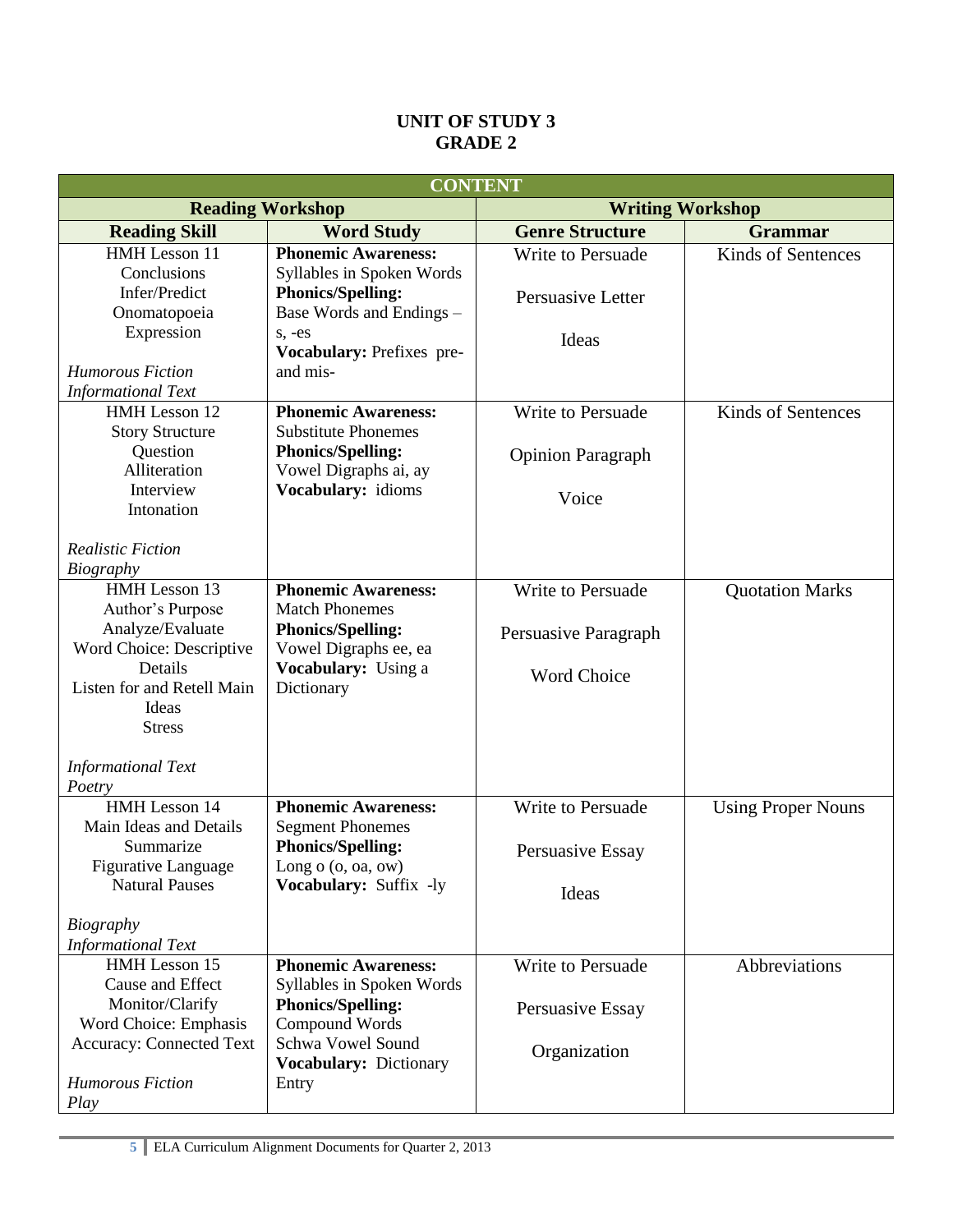#### **Resources for Planning Instruction**

#### **Text Suggestions**

Hey, Little Ant by Phillip M. Hoose Don't Let the Pigeon Drive the Bus by Mo Willems Click, Clack, Moo Cows that Type by Doreen Cronin Hello Ocean by Pam Munoz Ryan The Secret Knowledge of Grown-Ups by David Wisniewski What will the Weather Be? by Lynda DeWitt There Was An Old Woman Who Swallowed a Bell by Lucille Colandro Arthur's Underwear by Marc Brown **Anchor Chart Suggestions**

http://www.pinterest.com/pin/63754150946259678/ http://www.pinterest.com/pin/117304765265821448/ http://www.pinterest.com/pin/117304765265369737/ http://www.pinterest.com/pin/117304765264918938/ http://thelemonadestandteachers.blogspot.com/2012/10/drawing-conclusions.html

#### **Websites**

Author's Purpose: http://www.gourmetlearning.com/Site/Media%20Presentation files/Appetizers.pdf http://thepicturebookteachersedition.blogspot.com/2012/03/importance-of-authors-purpose.html <http://www.literacyleader.com/?q=node/460> <http://page.reallygoodstuff.com/pdfs/154906.pdf>

<http://thekennedykorralblog.blogspot.com/2011/10/authors-purpose.html>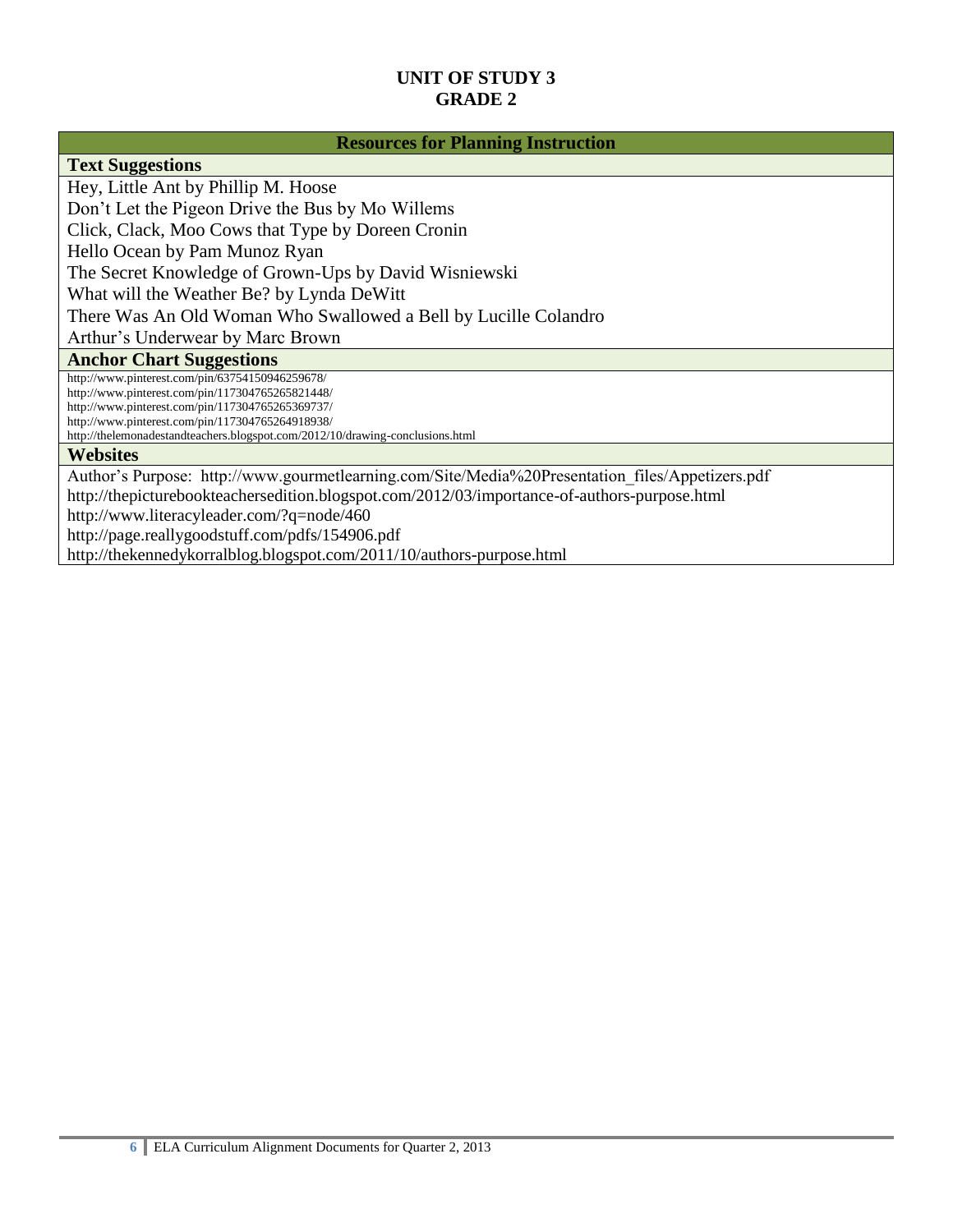| <b>Reading/Language Arts</b>                                          |                                                                                                                                                                                         |                                                                                                                                                                              |  |  |
|-----------------------------------------------------------------------|-----------------------------------------------------------------------------------------------------------------------------------------------------------------------------------------|------------------------------------------------------------------------------------------------------------------------------------------------------------------------------|--|--|
| Grade                                                                 | 2                                                                                                                                                                                       |                                                                                                                                                                              |  |  |
| <b>Unit of Study</b>                                                  | <b>Exploring New Ideas</b>                                                                                                                                                              |                                                                                                                                                                              |  |  |
| <b>Unit Number</b>                                                    | Unit of Study 4; Correlates with HMH Journeys Unit 4                                                                                                                                    |                                                                                                                                                                              |  |  |
| <b>Reading Level</b>                                                  | <b>Expected Beginning of Unit Level:</b><br>Expected End of Unit Level:                                                                                                                 |                                                                                                                                                                              |  |  |
| <b>Description of the Unit</b>                                        | The Journeys theme centers around making a difference in society. Students are asked to<br>think critically about what they read and hear. Students will use high-level thinking        |                                                                                                                                                                              |  |  |
|                                                                       |                                                                                                                                                                                         | skills to arrive at conclusions and understand the motivations of characters. Through this                                                                                   |  |  |
|                                                                       |                                                                                                                                                                                         | higher-level understanding, students will be making connection between what they read<br>and the world around them. The unit is beginning the shift from learning to read to |  |  |
|                                                                       | reading to learn.                                                                                                                                                                       |                                                                                                                                                                              |  |  |
|                                                                       | <b>Drawing Conclusions</b>                                                                                                                                                              |                                                                                                                                                                              |  |  |
|                                                                       | information is never clearly stated.                                                                                                                                                    | Drawing conclusions refers to information that is implied or inferred. This means that the                                                                                   |  |  |
|                                                                       |                                                                                                                                                                                         | Writers often tell you more than they say directly. They give you hints or clues that help                                                                                   |  |  |
|                                                                       |                                                                                                                                                                                         | you "read between the lines." Sometimes, authors build a case by sequencing arguments,                                                                                       |  |  |
|                                                                       | <b>Understanding Characters</b>                                                                                                                                                         | but the reader needs to recognize the pattern and draw a conclusion.                                                                                                         |  |  |
|                                                                       |                                                                                                                                                                                         | A character is anyone in a story, and the main character is the most important character.                                                                                    |  |  |
|                                                                       |                                                                                                                                                                                         | You can explore different characters and their traits, which describe what someone or                                                                                        |  |  |
|                                                                       |                                                                                                                                                                                         | something is like and how they look or act. You'll learn how a character might grow and                                                                                      |  |  |
|                                                                       |                                                                                                                                                                                         | change in a story. You can use a chart or other graphic organizer to help you gather and                                                                                     |  |  |
|                                                                       | organize ideas to help you understand characters. Writers attempt to make their                                                                                                         |                                                                                                                                                                              |  |  |
|                                                                       | characters seem real through the characters' appearance, action, speech, and thoughts, as<br>well as the thoughts and comments of other characters. As an author reveals characters,    |                                                                                                                                                                              |  |  |
|                                                                       | the reader becomes familiar with them. When we get to know characters, we get more                                                                                                      |                                                                                                                                                                              |  |  |
|                                                                       |                                                                                                                                                                                         | enjoyment from the story as well as have a better understanding of it.                                                                                                       |  |  |
|                                                                       | <b>Using Text Features</b>                                                                                                                                                              |                                                                                                                                                                              |  |  |
|                                                                       | Text features include: guide words, title page, table of contents, index, glossary, heading,<br>subheading, keywords, illustrations, photographs, captions, diagrams, labels, text box, |                                                                                                                                                                              |  |  |
|                                                                       | maps, charts: schedules, tables, etc., bold text. These features and others guide readers to                                                                                            |                                                                                                                                                                              |  |  |
|                                                                       | notice important information.                                                                                                                                                           |                                                                                                                                                                              |  |  |
| <b>Suggested Unit Launch</b>                                          | Provide photos with short passages about people who have made a difference (be sure to                                                                                                  |                                                                                                                                                                              |  |  |
|                                                                       |                                                                                                                                                                                         | include kids). Working in small groups, students will read about 2 people and discuss                                                                                        |  |  |
|                                                                       |                                                                                                                                                                                         | their motivations (were they solving a problem, reacting to a personal experience,                                                                                           |  |  |
|                                                                       |                                                                                                                                                                                         | helping others). Small groups will share their findings with the whole groups and                                                                                            |  |  |
| <b>Selecting Texts for this</b>                                       | participate in creating a common threads chart.<br>Select texts that will give students opportunities to read about real people and fictional                                           |                                                                                                                                                                              |  |  |
| <b>Unit of Study</b>                                                  |                                                                                                                                                                                         | characters that make an impact on their world. This type of reading allows students                                                                                          |  |  |
|                                                                       |                                                                                                                                                                                         | opportunities to draw conclusions about the actions of others and make generalizations to                                                                                    |  |  |
|                                                                       | their own lives.                                                                                                                                                                        |                                                                                                                                                                              |  |  |
| Pacing                                                                | Mid-Quarter 3                                                                                                                                                                           |                                                                                                                                                                              |  |  |
|                                                                       | <b>Desired Results</b>                                                                                                                                                                  |                                                                                                                                                                              |  |  |
|                                                                       | <b>Essential Questions</b>                                                                                                                                                              | <b>Corresponding Big Ideas</b>                                                                                                                                               |  |  |
| 1. How can you discover similarities and difference<br>between texts? |                                                                                                                                                                                         | 1. Readers use evidence from text to form conclusions.<br>2. Readers use clues to understand characters.                                                                     |  |  |
| 2. When might a character need help solving a problem?                |                                                                                                                                                                                         | 3. Readers use text features to know where to focus                                                                                                                          |  |  |
| 3. What makes a character interesting?                                |                                                                                                                                                                                         | attention.                                                                                                                                                                   |  |  |
| 4. What words show the order of events in a story?                    |                                                                                                                                                                                         |                                                                                                                                                                              |  |  |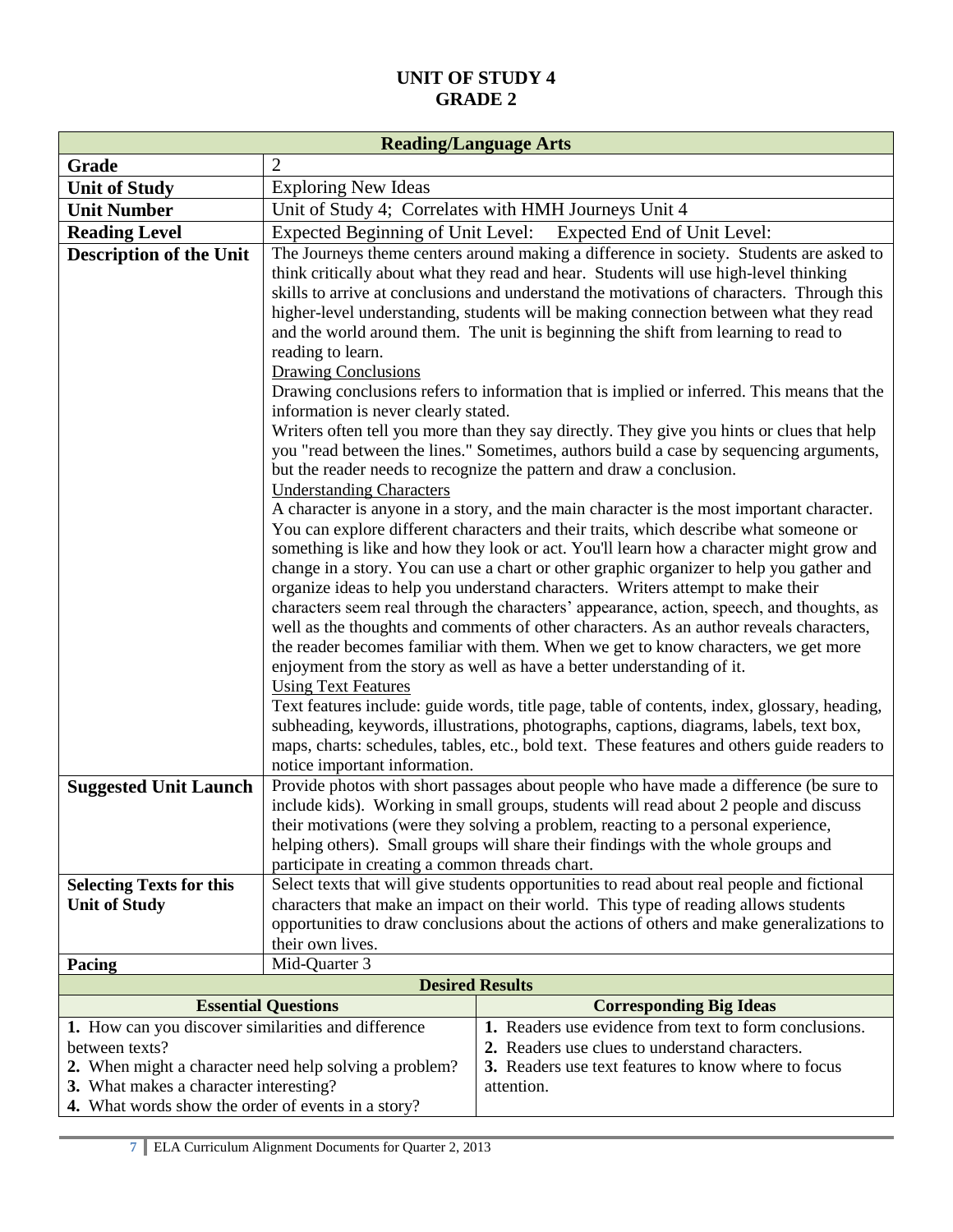| <b>Assessment Evidence</b>                                                                            |                                                   |                                                                                                                     |                                                             |  |
|-------------------------------------------------------------------------------------------------------|---------------------------------------------------|---------------------------------------------------------------------------------------------------------------------|-------------------------------------------------------------|--|
| <b>Evidence of Proficiency</b>                                                                        | <b>Formative</b>                                  |                                                                                                                     | <b>Summative</b>                                            |  |
| Questions for Teacher Team to Ask                                                                     | Observation                                       |                                                                                                                     | <b>Fountas and Pinnell Benchmark</b>                        |  |
| Prior to the Launch of the Unit                                                                       | Conferring with Students                          |                                                                                                                     | <b>Assessment System</b>                                    |  |
| How will we know when students                                                                        | <b>Running Records</b>                            |                                                                                                                     | Writing Sample with teacher-team                            |  |
| are thinking about characters                                                                         | Writing Samples and Journal Entries               |                                                                                                                     | developed rubric                                            |  |
| motivation?                                                                                           | Constructed Response with cited text<br>evidence  |                                                                                                                     | Performance on Oral Summary                                 |  |
| How will we insure that students                                                                      | <b>Anecdotal Records</b>                          |                                                                                                                     | Rubric                                                      |  |
| are understanding fiction and                                                                         |                                                   |                                                                                                                     | Prompted Conversation with                                  |  |
| information text?                                                                                     |                                                   |                                                                                                                     | <b>Explicit and Implicit Information</b>                    |  |
| How will we get students to show                                                                      |                                                   |                                                                                                                     |                                                             |  |
| textual evidence in their oral and                                                                    |                                                   |                                                                                                                     |                                                             |  |
| written responses?                                                                                    |                                                   |                                                                                                                     |                                                             |  |
|                                                                                                       | <b>Academic Vocabulary</b>                        |                                                                                                                     |                                                             |  |
| Discussion                                                                                            | character                                         |                                                                                                                     | trait                                                       |  |
| bold                                                                                                  | text                                              |                                                                                                                     | conclusion                                                  |  |
| event                                                                                                 | challenge                                         |                                                                                                                     | connection                                                  |  |
| homographs                                                                                            | antonyms                                          |                                                                                                                     | suffix                                                      |  |
| synonyms                                                                                              | prefix                                            |                                                                                                                     |                                                             |  |
|                                                                                                       | <b>Common Core Standards and Learning Targets</b> |                                                                                                                     |                                                             |  |
| <b>Priority Standards</b>                                                                             |                                                   | <b>Learning Targets</b>                                                                                             |                                                             |  |
| RL.2.1. Ask and answer such questions as who, what,                                                   |                                                   |                                                                                                                     | I can ask questions (5Ws and How) about important           |  |
| where, when, why, and how to demonstrate understanding                                                |                                                   | details in a text.                                                                                                  |                                                             |  |
| of key details in a text.                                                                             |                                                   | I can answer questions (5Ws and How) to show I                                                                      |                                                             |  |
|                                                                                                       |                                                   | understand important details in a text.                                                                             |                                                             |  |
| RL.2.3. Describe how characters in a story respond to                                                 |                                                   |                                                                                                                     | I can describe how characters respond to events in a story. |  |
| major events and challenges.                                                                          |                                                   |                                                                                                                     |                                                             |  |
| RL.2.7. Use information gained from the illustrations and                                             |                                                   | I can use illustrations to describe a story's characters.<br>I can use illustrations to describe a story's setting. |                                                             |  |
| words in a print or digital text to demonstrate<br>understanding of its characters, setting, or plot. |                                                   | I can use illustrations to describe a story's plot.                                                                 |                                                             |  |
| RL.2.10. By the end of the year, read and comprehend                                                  |                                                   | I can read and comprehend second grade stories and                                                                  |                                                             |  |
| literature, including stories and poetry, in the grades 2-3                                           |                                                   | poems.                                                                                                              |                                                             |  |
| text complexity band proficiently, with scaffolding as                                                |                                                   |                                                                                                                     |                                                             |  |
| needed at the high end of the range.                                                                  |                                                   |                                                                                                                     |                                                             |  |
| RI.2.3. Describe the connection between a series of                                                   |                                                   |                                                                                                                     | I can describe the connection between historical events,    |  |
| historical events, scientific ideas or concepts, or steps in                                          |                                                   |                                                                                                                     | scientific ideas, or steps in a procedure.                  |  |
| technical procedures in a text.                                                                       |                                                   |                                                                                                                     |                                                             |  |
| RI.2.10. By the end of the year, read and comprehend                                                  |                                                   | I can read and comprehend informational text appropriate                                                            |                                                             |  |
| informational texts, including history, social studies,                                               |                                                   | for second grade.                                                                                                   |                                                             |  |
| science, and technical texts, in the grades 2-3 text                                                  |                                                   |                                                                                                                     |                                                             |  |
| complexity band proficiently, with scaffolding as needed                                              |                                                   |                                                                                                                     |                                                             |  |
| at the high end of the range.                                                                         |                                                   |                                                                                                                     |                                                             |  |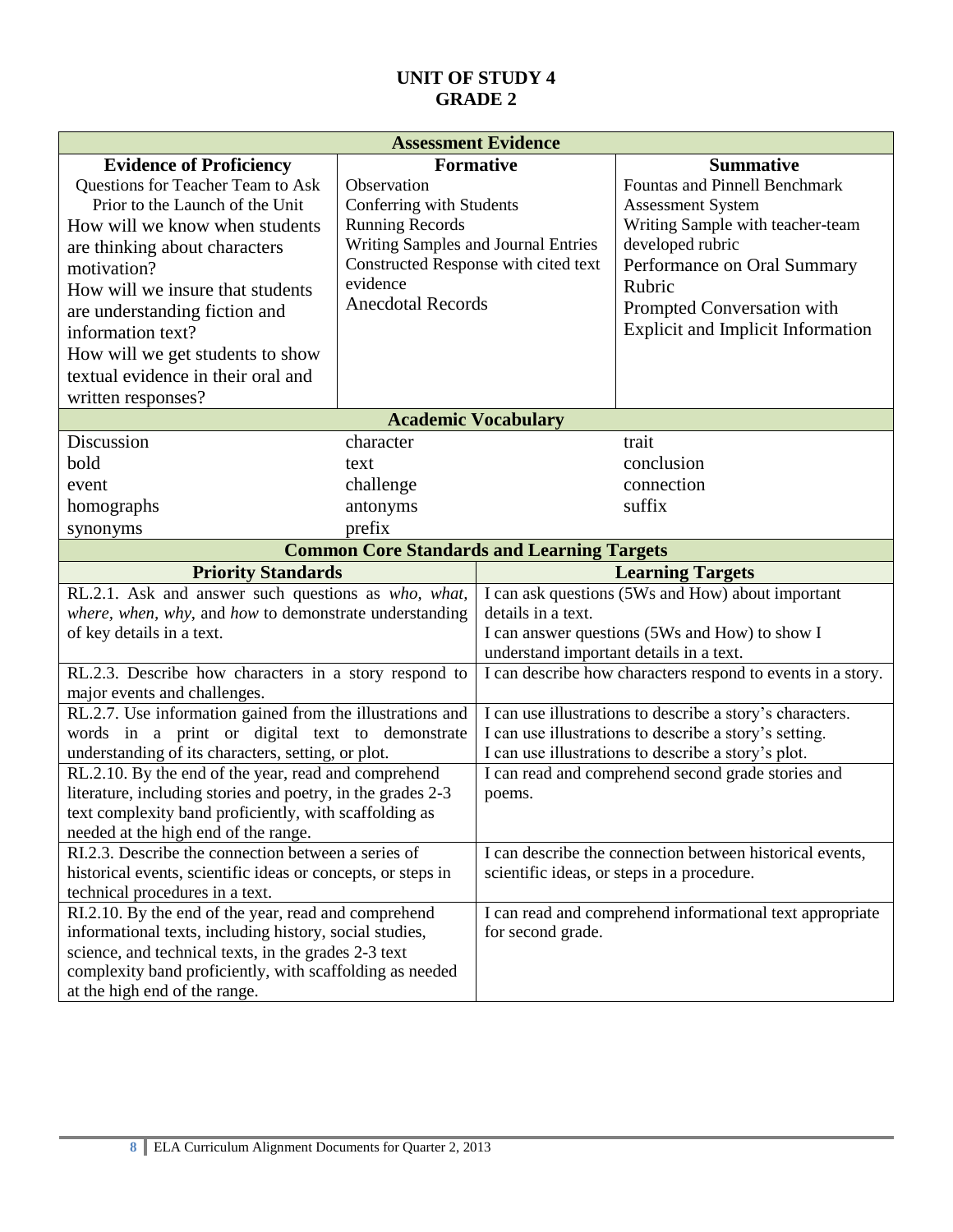| W.2.2. Write informative/explanatory texts in which they                                                       | I can write an informative piece where I:                               |  |  |
|----------------------------------------------------------------------------------------------------------------|-------------------------------------------------------------------------|--|--|
| introduce a topic, use facts and definitions to develop                                                        | a. introduce a topic,                                                   |  |  |
| points, and provide a concluding statement or section.                                                         | b. use facts and definitions to develop a point, and                    |  |  |
|                                                                                                                | c. provide a concluding statement or section.                           |  |  |
| W.2.3. Write narratives in which they recount a well-                                                          | I can write a narrative piece where I:                                  |  |  |
| elaborated event or short sequence of events, include                                                          | retell an event or sequence of events<br>a.                             |  |  |
| details to describe actions, thoughts, and feelings, use                                                       | give some details about the actions and/or characters<br>$\mathbf{b}$ . |  |  |
| temporal words to signal event order, and provide a sense                                                      | in order, and                                                           |  |  |
| of closure.                                                                                                    | provide some sense of closure.<br>c.                                    |  |  |
| W.2.5. With guidance and support from peers and adults,                                                        | I can use guidance from my peers to strengthen my                       |  |  |
| focus on a topic and strengthen writing as needed by                                                           | writing.                                                                |  |  |
| revising and editing.                                                                                          |                                                                         |  |  |
| W.2.8. Recall information from experiences or gather                                                           | I can use locate sources that gather information.                       |  |  |
| information from provided sources to answer a question.                                                        | I can use the sources to answer my questions.                           |  |  |
|                                                                                                                | I can follow class rules for discussions.                               |  |  |
| SL.2.1. Participate in collaborative conversations with                                                        |                                                                         |  |  |
| diverse partners about grade 2 topics and texts with peers                                                     | I can ask questions to clear up my confusion about a text.              |  |  |
| and adults in small and larger groups.                                                                         |                                                                         |  |  |
| Follow agreed-upon rules for discussions (e.g.,<br>a.                                                          |                                                                         |  |  |
| gaining the floor in respectful ways, listening to                                                             |                                                                         |  |  |
| others with care, speaking one at a time about the                                                             |                                                                         |  |  |
| topics and texts under discussion).                                                                            |                                                                         |  |  |
| Ask for clarification and further explanation as<br>$\mathbf{c}$ .                                             |                                                                         |  |  |
| needed about the topics and texts under discussion.                                                            |                                                                         |  |  |
| SL.2.3. Ask and answer questions about what a speaker says in                                                  | I can ask and/or answer questions of a speaker to clarify/deepen        |  |  |
| order to clarify comprehension, gather additional information,                                                 | my understanding.                                                       |  |  |
| or deepen understanding of a topic or issue.<br>SL.2.4. Tell a story or recount an experience with appropriate | I can tell a story or about an experience with appropriate facts        |  |  |
| facts and relevant, descriptive details, speaking audibly in                                                   | and details.                                                            |  |  |
| coherent sentences.                                                                                            |                                                                         |  |  |
| SL.2.6. Produce complete sentences when appropriate to task                                                    | I can use complete sentences when appropriate.                          |  |  |
| and situation in order to provide requested detail or                                                          |                                                                         |  |  |
| clarification. (See grade 2 Language standards 1 and 3 for                                                     |                                                                         |  |  |
| specific expectations.)                                                                                        |                                                                         |  |  |
| L.2.1. Demonstrate command of the conventions of standard                                                      | I can use reflexive pronouns.                                           |  |  |
| English grammar and usage when writing or speaking.                                                            | I can use the past tense of common verbs.                               |  |  |
| c. Use reflexive pronouns (e.g., <i>myself, ourselves</i> ).                                                   | I can decide when to use an adverb or an adjective.                     |  |  |
| Form and use the past tense of frequently occurring<br>d.                                                      |                                                                         |  |  |
| irregular verbs (e.g., sat, hid, told).                                                                        |                                                                         |  |  |
| e. Use adjectives and adverbs, and choose between them                                                         |                                                                         |  |  |
| depending on what is to be modified.                                                                           |                                                                         |  |  |
| L.2.3. Use knowledge of language and its conventions when<br>writing, speaking, reading, or listening.         | I can capitalize holidays.                                              |  |  |
| a. Compare formal and informal uses of English.                                                                | I can capitalize product names.<br>I can capitalize geographic names.   |  |  |
| L.2.4. Determine or clarify the meaning of unknown and                                                         | I can use context clues to fugure out word meanings.                    |  |  |
| multiple-meaning words and phrases based on grade 2 reading                                                    | I can use prefixes to figure out word meanings.                         |  |  |
| and content, choosing flexibly from an array of strategies.                                                    |                                                                         |  |  |
| Use sentence-level context as a clue to the meaning of a<br>a.                                                 |                                                                         |  |  |
| word or phrase.                                                                                                |                                                                         |  |  |
| Determine the meaning of the new word formed when a<br>b.                                                      |                                                                         |  |  |
| known prefix is added to a known word                                                                          |                                                                         |  |  |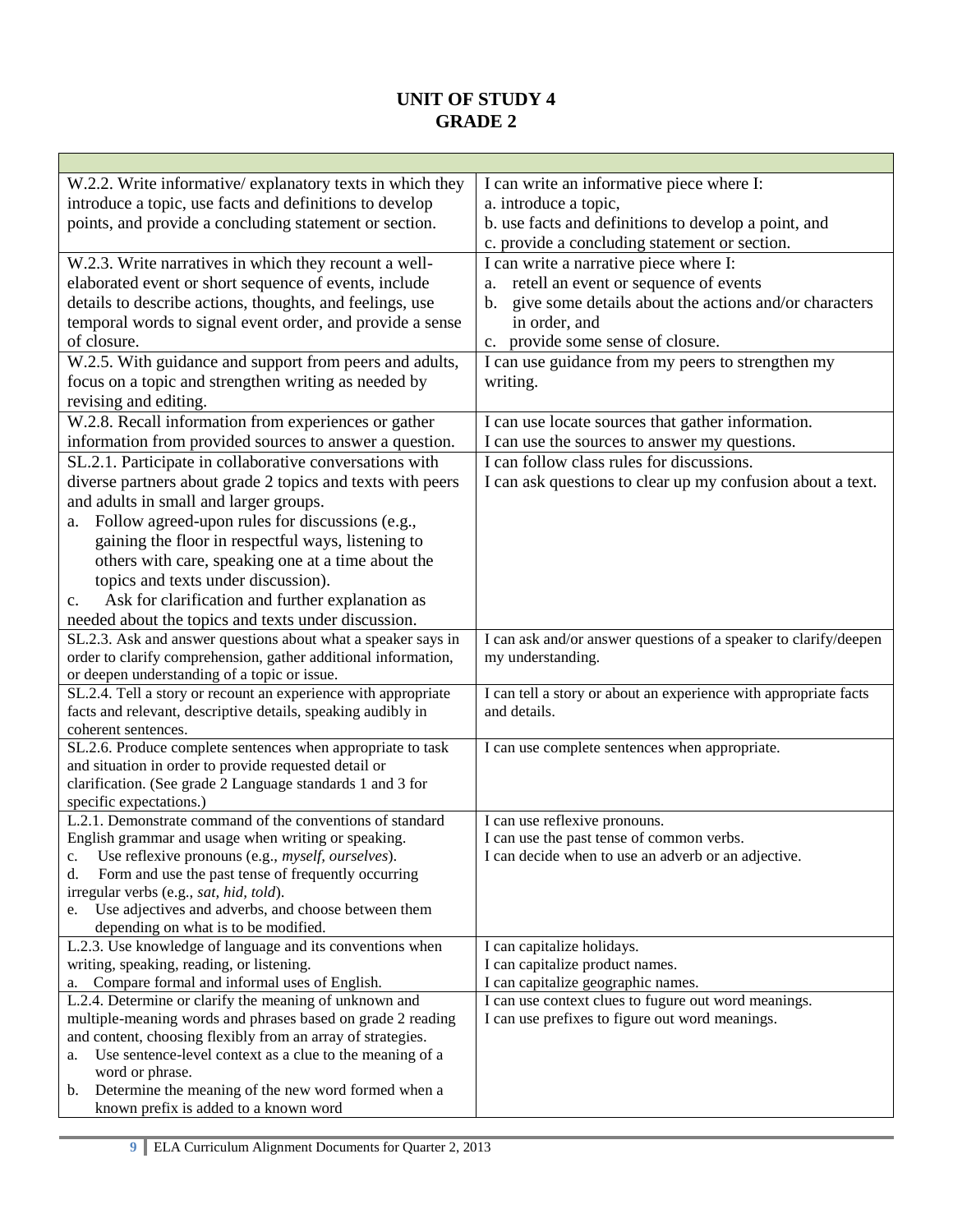| L.2.5. Demonstrate understanding of word relationships and                                                                   | I can identify a real-life application of a word.                |  |  |
|------------------------------------------------------------------------------------------------------------------------------|------------------------------------------------------------------|--|--|
| nuances in word meanings.                                                                                                    | I can determine differences in meaning of similar verbs and      |  |  |
| Identify real-life connections between words and their use<br>a.                                                             | adjectives.                                                      |  |  |
| (e.g., describe foods that are spicy or juicy).                                                                              |                                                                  |  |  |
| Distinguish shades of meaning among related verbs (e.g.,<br>b.                                                               |                                                                  |  |  |
| toss, throw, hurl) and closely<br>L.2.6. Use words and phrases acquired through conversations,                               | I can use words and phrases that I learn through listening and   |  |  |
| reading and being read to, and responding to texts, including                                                                | reading.                                                         |  |  |
| using adjectives and adverbs to describe (e.g., When other kids                                                              |                                                                  |  |  |
| are happy that makes me happy).                                                                                              |                                                                  |  |  |
| RF.2.3. Know and apply grade-level phonics and word analysis                                                                 | I can tell the difference between long and short vowels.         |  |  |
| skills in decoding words.                                                                                                    | I can identify spelling patterns for common long vowels (ai, ae, |  |  |
| Decode words with common prefixes and suffixes.<br>a.                                                                        | ei, etc.)                                                        |  |  |
| Identify words with inconsistent but common spelling-<br>b.                                                                  | I can read second grade sight words.                             |  |  |
| sound correspondences.                                                                                                       |                                                                  |  |  |
| Recognize and read grade-appropriate irregularly spelled<br>f.                                                               |                                                                  |  |  |
| words.                                                                                                                       |                                                                  |  |  |
| RF.2.4. Read with sufficient accuracy and fluency to support                                                                 | I can read second grade text with purpose and understanding.     |  |  |
| comprehension.                                                                                                               | I can read second grade text aloud with accuracy, expression,    |  |  |
| Read on-level text with purpose and understanding.<br>a.<br>Read on-level text orally with accuracy, appropriate rate,<br>b. | and appropriate rate.                                            |  |  |
| and expression on successive readings.                                                                                       |                                                                  |  |  |
| <b>Cognitive Considerations</b>                                                                                              |                                                                  |  |  |
| "Unwrapped" Concepts                                                                                                         | "Unwrapped Skills"                                               |  |  |
| <b>Students Need to Know</b>                                                                                                 | <b>Students Need to Be Able to Do</b>                            |  |  |
|                                                                                                                              |                                                                  |  |  |
|                                                                                                                              |                                                                  |  |  |
| Students are required to use information from pictures,                                                                      | Students are required to use textual evidence to support         |  |  |
| print, or digital text to show they understand characters,                                                                   | their thinking as they ask and answer general questions.         |  |  |
| setting and plot. They read versions of the same story and                                                                   | These questions (who, what, when, where, why, and how)           |  |  |
| find similarities and differences.                                                                                           | focus on what the text says explicitly and include key           |  |  |
| Use thinking prompts such as:                                                                                                | details.                                                         |  |  |
| What do the illustrations tell you about the setting?                                                                        | Students are required to retell stories and determine the        |  |  |
| Can you find an illustration that tells you how a                                                                            | central message using literature from diverse cultures,          |  |  |
| character is feeling?                                                                                                        | including folktales and fables. Students begin to                |  |  |
| What is the same about the characters in the two stories?                                                                    | understand that characters are people who are involved in        |  |  |
| What is different?                                                                                                           | a story. Character development is discussed in terms of          |  |  |
| What happened to the characters that is the same? What                                                                       | the characters' reaction to what is taking place in the          |  |  |
| happened that is different?                                                                                                  | story.                                                           |  |  |
| Look at these two stories. How did the authors solve the                                                                     | Use questions and prompts such as:                               |  |  |
| same problem in different ways?                                                                                              | Who are the characters in the story? What are the most           |  |  |
|                                                                                                                              | important events that happened in the story? How do              |  |  |
| Students should encounter appropriately complex texts at                                                                     | you know?                                                        |  |  |
| each grade level in order to develop the mature language                                                                     | What lesson is this story teaching you?                          |  |  |
| skills and the conceptual knowledge needed for success in                                                                    | How did the characters solve the problem in this story?          |  |  |
| school and life. Effective scaffolding should allow the                                                                      |                                                                  |  |  |
| reader to encounter the text with minimal clarifications. It                                                                 |                                                                  |  |  |
| should not replace the text by translating its contents for                                                                  | Students continue learning specific strategies for decoding      |  |  |
| students.                                                                                                                    | words in texts. Learning prefixes, suffixes, and vowel           |  |  |
|                                                                                                                              | patterns enhances decoding, spelling ability, and                |  |  |
|                                                                                                                              | vocabulary development.                                          |  |  |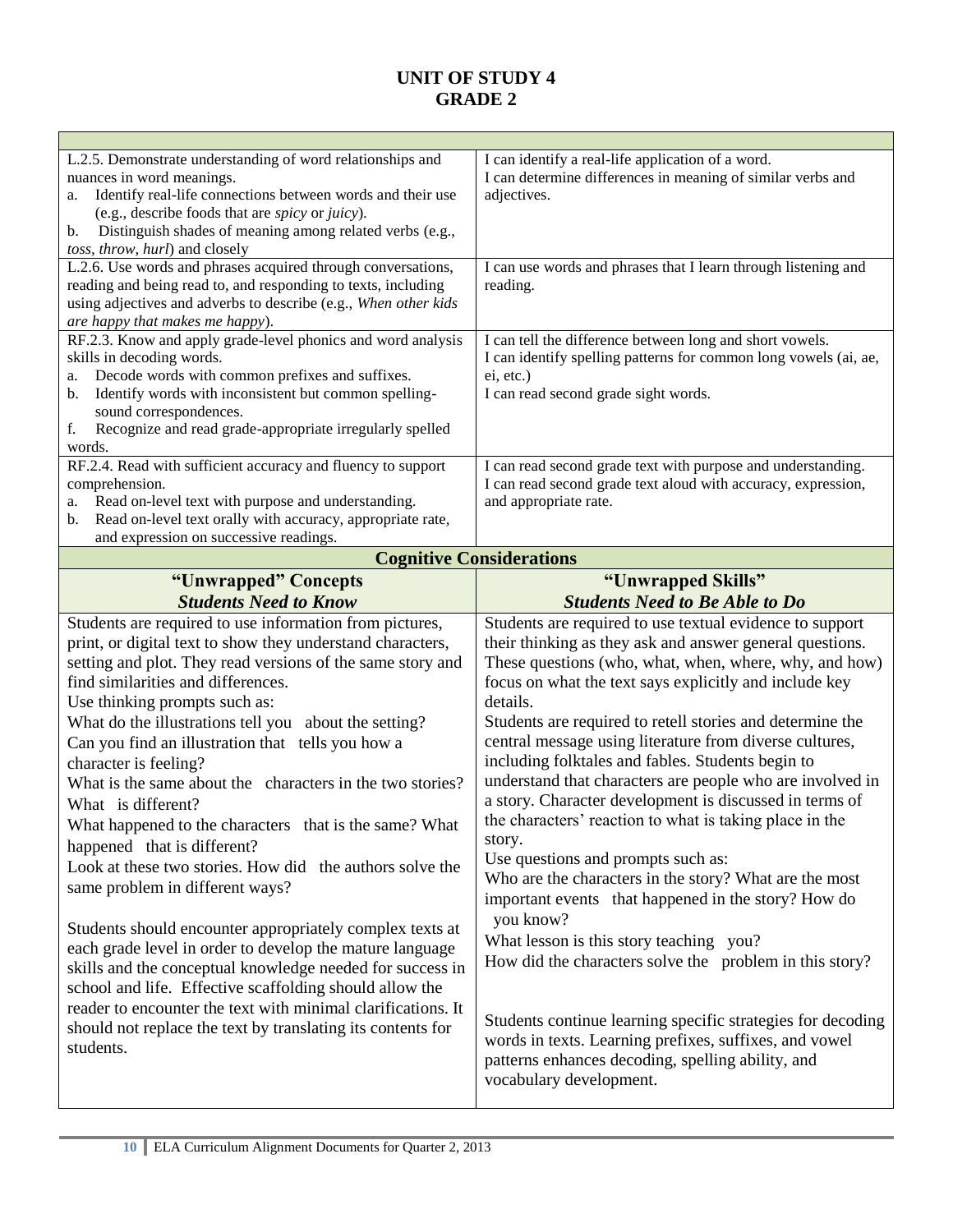|                                                      |                                                  | <b>CONTENT</b>                      |                        |  |
|------------------------------------------------------|--------------------------------------------------|-------------------------------------|------------------------|--|
|                                                      | <b>Reading Workshop</b>                          | <b>Writing Workshop</b>             |                        |  |
| <b>Reading Skill</b>                                 | <b>Word Study</b>                                | <b>Genre Structure</b>              | <b>Grammar</b>         |  |
| HMH Lesson 16                                        | <b>Phonemic Awareness:</b>                       | Write to Express                    | Pronouns               |  |
| <b>Story Structure</b>                               | Syllables in Spoken Words                        |                                     |                        |  |
| Infer/Predict                                        | <b>Phonics/Spelling:</b>                         | <b>Fictional Narrative</b>          |                        |  |
| <b>Figurative Language</b>                           | Base Words and Endings -                         | Paragraph                           |                        |  |
| <b>Listen Critically</b><br>Rate                     | ed, -ing                                         | Ideas                               |                        |  |
|                                                      | Vocabulary: Homographs                           |                                     |                        |  |
| <b>Realistic Fiction</b>                             |                                                  |                                     |                        |  |
| <b>Informational Text</b>                            |                                                  |                                     |                        |  |
| HMH Lesson 17                                        | <b>Phonemic Awareness:</b>                       | Write to Express                    | Subject-Verb Agreement |  |
| Sequence of Events                                   | <b>Segment Phonemes</b>                          |                                     |                        |  |
| Visualize                                            | <b>Phonics/Spelling:</b>                         | <b>Fictional Narrative</b>          |                        |  |
| Word Choice: Specialized<br>Language                 | Long I $(i, igh, ie, y)$<br>Vocabulary: Antonyms | Paragraph                           |                        |  |
| <b>Stress</b>                                        |                                                  | Voice                               |                        |  |
|                                                      |                                                  |                                     |                        |  |
| <b>Realistic Fiction</b>                             |                                                  |                                     |                        |  |
| <b>Informational Text</b>                            |                                                  |                                     |                        |  |
| HMH Lesson 18                                        | <b>Phonemic Awareness:</b>                       | Write to Express                    | The Verb: be           |  |
| <b>Understanding Characters</b>                      | <b>Blending Phonemes</b>                         |                                     |                        |  |
| Analyze/Evaluate                                     | <b>Identify Sound Placement</b>                  | Descriptive Paragraph               |                        |  |
| Word Choice: Sensory                                 | <b>Phonics/Spelling:</b>                         |                                     |                        |  |
| Words<br>Listen to Make                              | Long e Sound for y                               | Word Choice                         |                        |  |
| Connections                                          | Changing y to i<br>Vocabulary:                   |                                     |                        |  |
| Expression                                           | Suffixes -y and -ful                             |                                     |                        |  |
|                                                      |                                                  |                                     |                        |  |
| <b>Biography</b>                                     |                                                  |                                     |                        |  |
| Poetry                                               |                                                  |                                     |                        |  |
| HMH Lesson 19                                        | <b>Phonemic Awareness:</b>                       | Write to Express                    | Commas in Dates and    |  |
| <b>Text and Graphic Features</b>                     | <b>Substitute Phonemes</b>                       |                                     | Places                 |  |
| Question                                             | <b>Phonics/Spelling:</b>                         | <b>Fictional Story</b>              |                        |  |
| Ideas in Symbols                                     | Words with ar                                    |                                     |                        |  |
| <b>Respond to Questions</b><br>Phrasing: Punctuation | Vocabulary: Synonyms                             | Organization                        |                        |  |
|                                                      |                                                  |                                     |                        |  |
| <b>Humorous Fiction</b>                              |                                                  |                                     |                        |  |
| Play                                                 |                                                  |                                     |                        |  |
| HMH Lesson 20                                        | <b>Phonemic Awareness:</b>                       | Write to Express                    | Commas in Series       |  |
| Compare and Contrast                                 | <b>Substitute Phonemes</b>                       |                                     |                        |  |
| Monitor/Clarify                                      | <b>Phonics/Spelling:</b>                         | <b>Fictional Story</b>              |                        |  |
| Compare and Contrast                                 | <b>R-Controlled Vowels</b><br>or.                |                                     |                        |  |
| <b>Media Messages</b>                                | ore                                              | Organization                        |                        |  |
| Intonation                                           | Vocabulary: Prefix over-                         |                                     |                        |  |
| Fantasy                                              |                                                  | Word Choice: Figurative<br>Language |                        |  |
| <b>Informational Text</b>                            |                                                  |                                     |                        |  |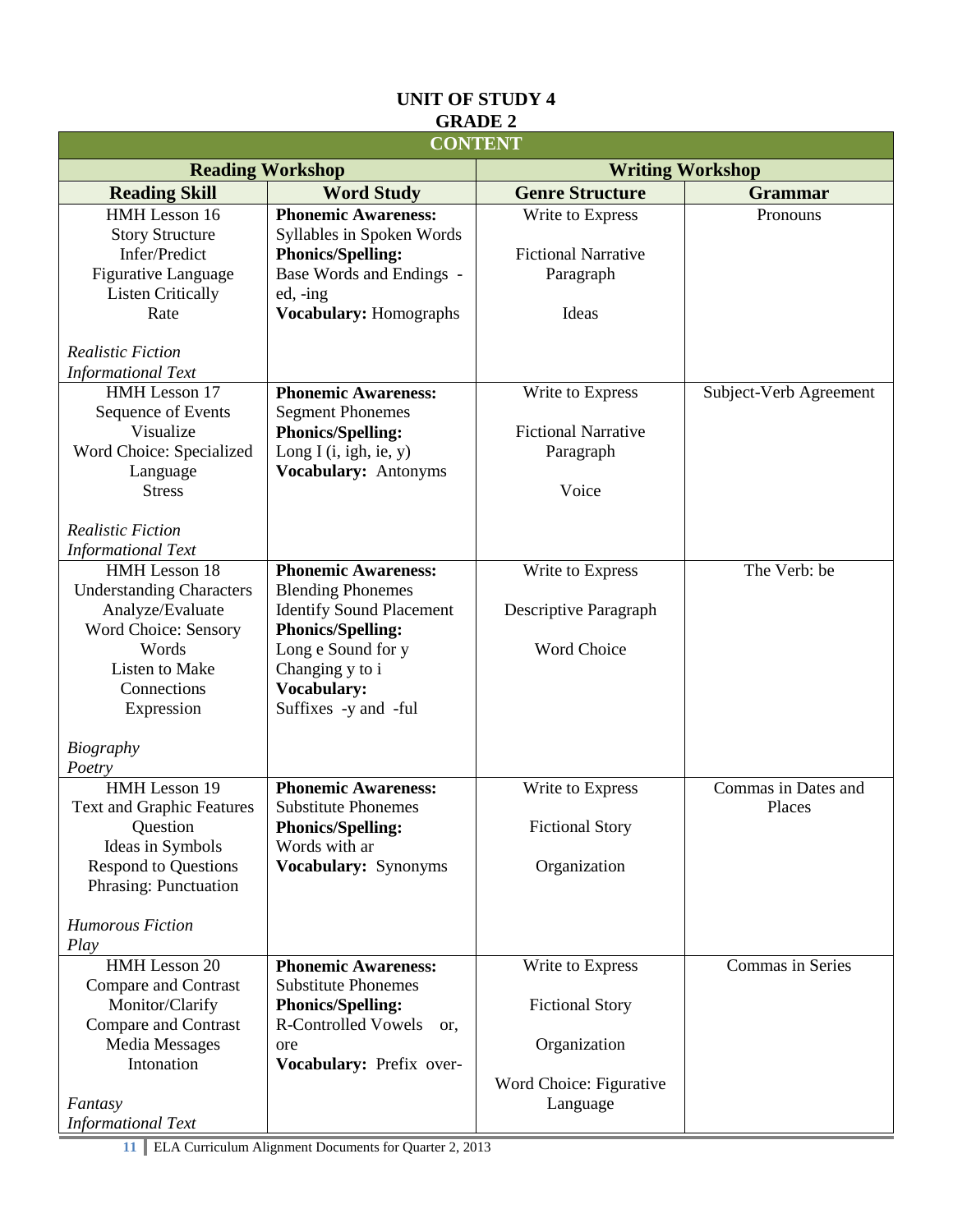#### **Resources for Planning Instruction**

#### **Text Suggestions**

[The Boston Tea Party.](http://www.booklistonline.com/The-Boston-Tea-Party-Russell-Freedman/pid=5537845) By Russell Freedman. [It Jes' Happened: When Bill Traylor Started to Draw.](http://www.booklistonline.com/It-Jes-Happened-When-Bill-Traylor-Started-to-Draw-Don-Tate/pid=5337072) By Don Tate. [Brothers at Bat.](http://www.booklistonline.com/Brothers-at-Bat-Audrey-Vernick/pid=5053764) By Audrey Vernick. Jackie Robinson, He Was the First by David A. Adler Amazing Grace by Hoffman, Mary A River Ran Wild by Cherry, Lynne I Can Make a Difference by Edelman, Marian Wright A Treasury to Inspire Our Children Picture Book of Martin Luther King, Jr. by Adler, David Harriet and the Promised Land by Jacob Lawrence Happy Birthday, Martin Luther King by Marzollo, Jean The Babe and I by David Adler Cool Women; the Thinking Girl's Guide to the Hippest Women In History by Nelson, Pam (Ed.) The Trouble with Henry by O'Neal, Deborah A Tale of Walden Pond Johnny Appleseed by Kellogg, Steven Odd Boy Out: Young Albert Einstein by Brown, Don Go Fly a Kite, Ben Franklin! by Roop, Peter and Connie Let's Fly, Wilbur and Orville! by Roop, Peter and Connie Young Thomas Edison by Nemes, Claire **Anchor Chart Suggestions** http://www.pinterest.com/teacherchels44/amazing-anchor-charts/ http://www.pinterest.com/pin/286471226270252088/ http://www.pinterest.com/pin/286471226270243186/ http://www.pinterest.com/pin/286471226270125828/ **Websites** http://mrsrojasteaches.blogspot.com/2012/06/back-2-blogging-show-me-evidence.html http://blog.leeandlow.com/2012/11/12/what-does-close-reading-look-like-in-second-grade/ http://www.tcrecord.org/content.asp?contentid=16099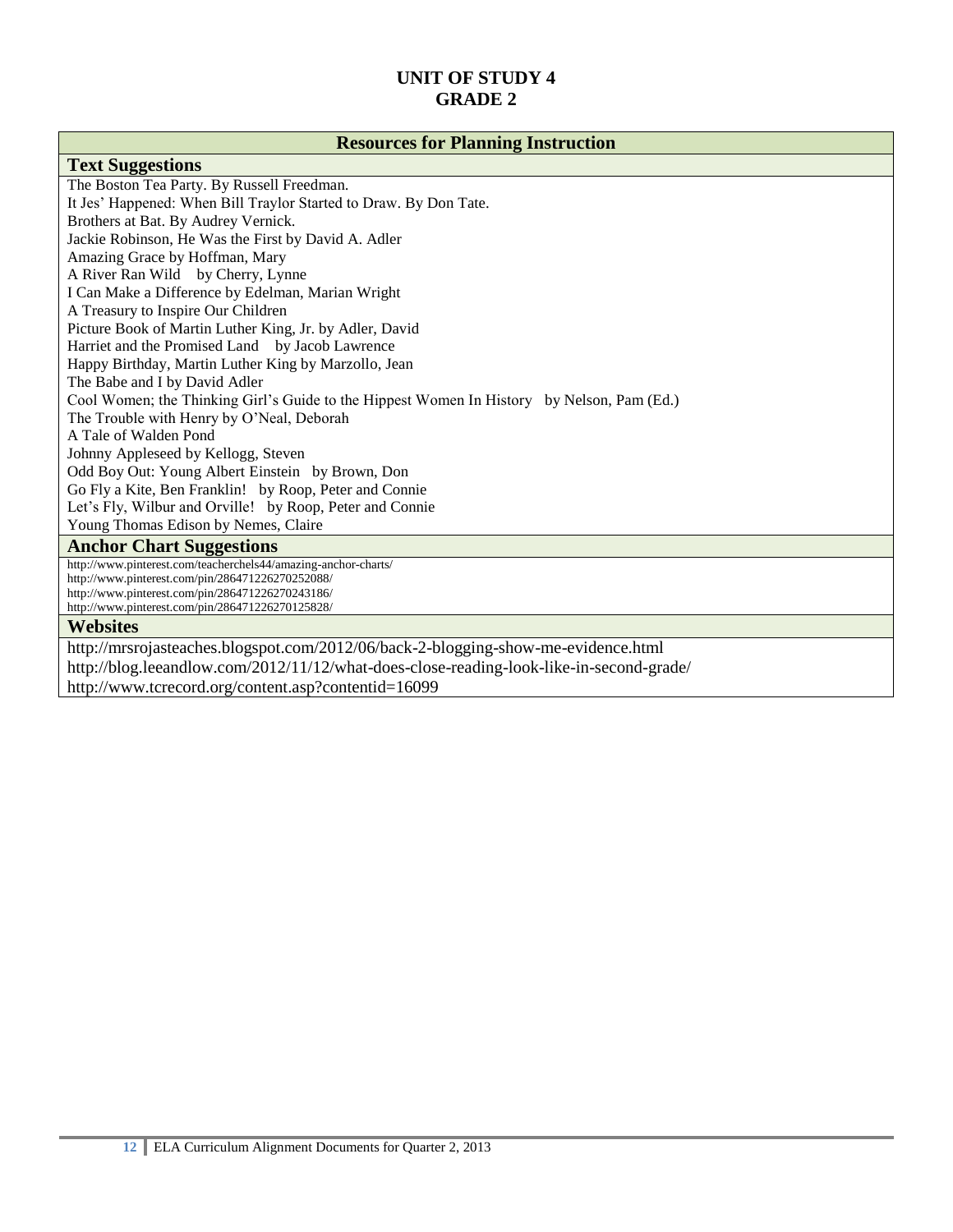#### **EVIDENCE OF LEARNING—QUARTER 2 GRADE 2**

|                             |                                                                                       | <b>READING-Literature</b>                                                                                                                                                  |                                                                       |           |
|-----------------------------|---------------------------------------------------------------------------------------|----------------------------------------------------------------------------------------------------------------------------------------------------------------------------|-----------------------------------------------------------------------|-----------|
|                             | RL.2.1.<br>Ask and<br>answer<br>questions                                             | I can ask questions (5Ws and How) about important<br>details in a text.<br>I can answer questions (5Ws and How) to show I<br>understand important details in a text.       | <b>Suggestions for</b><br><b>Assessment</b><br>(Determined by<br>PLC) | Date/Task |
| Key Ideas and Details       | RL.2.2.<br>Recount<br>stories, and<br>determine<br>their central<br>message           | I can retell a story and include important details.<br>I can tell the central message) lesson) or moral of a story.                                                        |                                                                       |           |
|                             | RL.2.3.<br>Describe<br>how<br>characters<br>respond to<br>challenges.                 | I can describe how characters respond to events in a story.                                                                                                                |                                                                       |           |
|                             |                                                                                       |                                                                                                                                                                            |                                                                       |           |
| <b>Structure</b><br>Craft & | RL.2.4.<br>Describe<br>how words<br>supply<br>meaning in a<br>story, poem,<br>or song | I can describe how an author's words supply rhythm and<br>meaning in a text.                                                                                               |                                                                       |           |
|                             |                                                                                       |                                                                                                                                                                            |                                                                       |           |
|                             | RL.2.7. Use<br>information<br>show<br>understanding                                   | I can use illustrations to describe a story's characters.<br>I can use illustrations to describe a story's setting.<br>I can use illustrations to describe a story's plot. |                                                                       |           |
| <b>Extend Knowledge</b>     | RL.2.10.<br>Read texts<br>in the 2-3<br>text<br>complexity<br>band<br>proficiently    | I can read and comprehend second grade stories and poems.                                                                                                                  |                                                                       |           |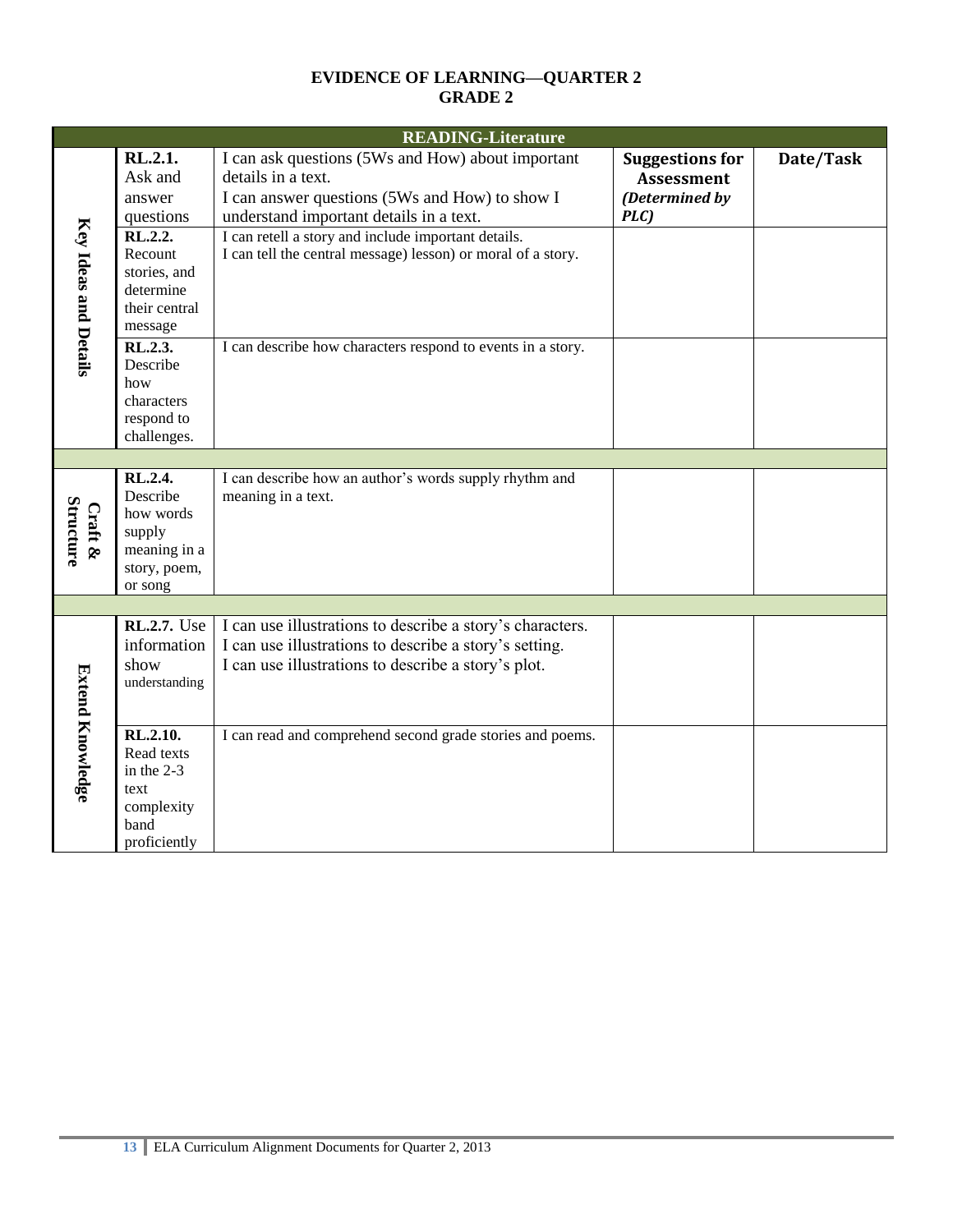#### **EVIDENCE OF LEARNING—QUARTER 2 GRADE 2**

|                            | <b>READING-Informational Text</b>                                                                                                                                                         |                                                                                                                                                                                                                                                      |                                                                       |           |  |  |
|----------------------------|-------------------------------------------------------------------------------------------------------------------------------------------------------------------------------------------|------------------------------------------------------------------------------------------------------------------------------------------------------------------------------------------------------------------------------------------------------|-----------------------------------------------------------------------|-----------|--|--|
| Key Ideas and Details      | RI.2.1.<br>Ask and<br>answer<br>questions to<br>demonstrate<br>understanding<br>RI.2.2.<br>Identify the<br>main topic<br>of a                                                             | I can ask questions (5Ws and How) about important details<br>in a text.<br>I can answer questions (5Ws and How) to show I understand<br>important details in a text.<br>I can identify the main topic of a text and 2or paragraphs<br>within a text. | <b>Suggestions for</b><br><b>Assessment</b><br>(Determined by<br>PLC) | Date/Task |  |  |
|                            | multiparagraph<br>text<br>RI.2.3.<br>Describe the<br>connections<br>between<br>texts                                                                                                      | I can describe the connection between historical events,<br>scientific ideas, or steps in a procedure.                                                                                                                                               |                                                                       |           |  |  |
|                            |                                                                                                                                                                                           |                                                                                                                                                                                                                                                      |                                                                       |           |  |  |
| <b>Craft and Structure</b> | RI.2.4.<br>Determine<br>the meaning<br>of words in<br>grade 2<br>topics<br>RI.2.5.<br>Know and<br>use various<br>text features<br>RI.2.6.<br>Identify the<br>main<br>purpose of a<br>text | I can determine the meaning of words or phrases I don't<br>know.<br>I can use various text features to locate information.<br>I can identify the purpose of a text and tell what the author is<br>trying to explain or answer.                       |                                                                       |           |  |  |
|                            |                                                                                                                                                                                           |                                                                                                                                                                                                                                                      |                                                                       |           |  |  |
|                            | RI.2.8.<br>Describe<br>how reasons<br>support<br>points in a<br>text<br><b>RI.2.10.</b> By                                                                                                | I can explain how an author's reasons support his points.<br>I can read and comprehend informational text appropriate for                                                                                                                            |                                                                       |           |  |  |
| <b>Extend Knowledge</b>    | the end of<br>the year,<br>read<br>informational<br>texts in the<br>grades 2-3<br>text<br>complexity<br>band                                                                              | second grade.                                                                                                                                                                                                                                        |                                                                       |           |  |  |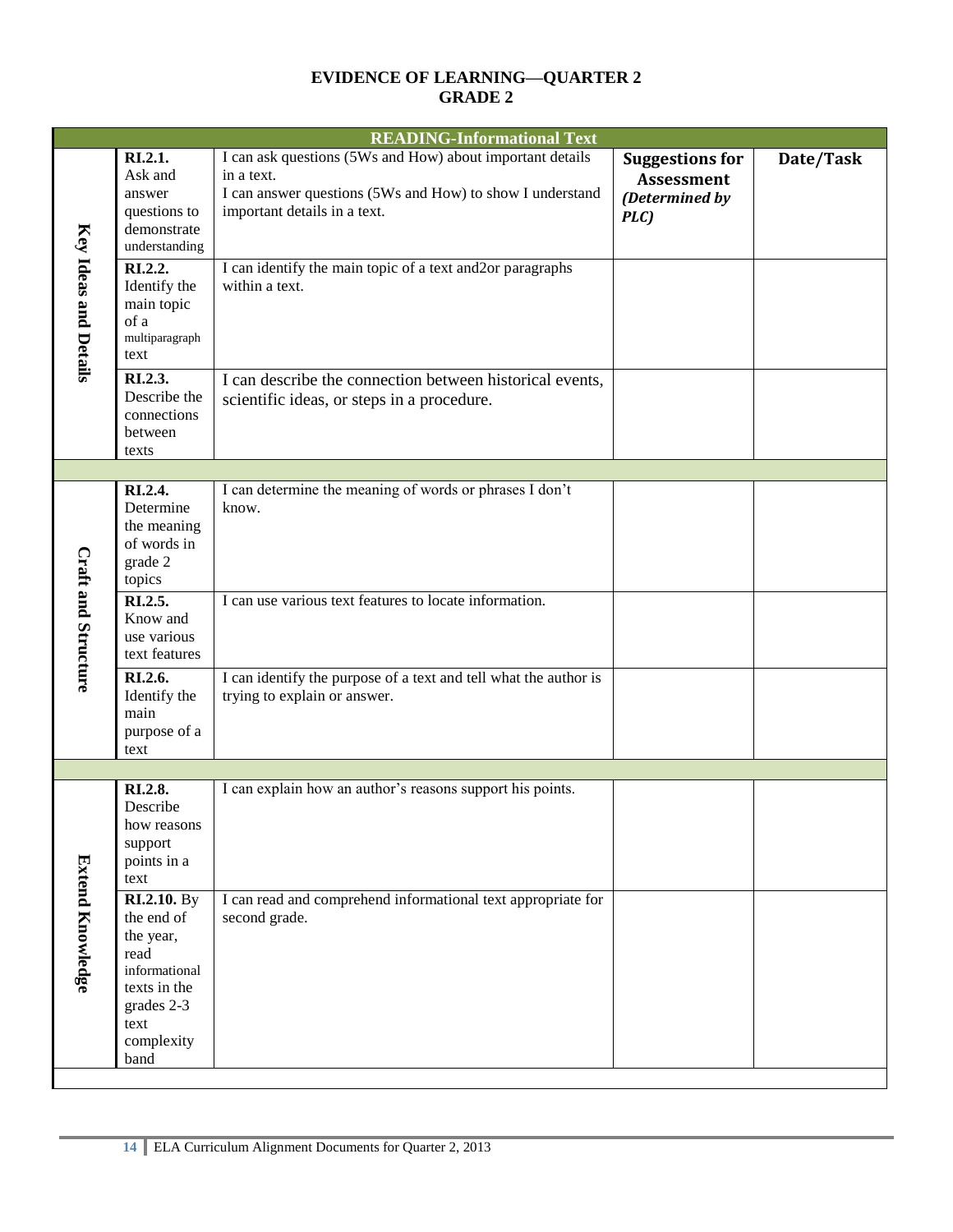| <b>EVIDENCE OF LEARNING-QUARTER 2</b><br><b>GRADE 2</b> |                                                               |                                                                                                                                                                                                                                                                                                                                                                             |                                                                       |           |  |  |  |  |
|---------------------------------------------------------|---------------------------------------------------------------|-----------------------------------------------------------------------------------------------------------------------------------------------------------------------------------------------------------------------------------------------------------------------------------------------------------------------------------------------------------------------------|-----------------------------------------------------------------------|-----------|--|--|--|--|
| <b>Phonics &amp; Word</b><br>Recognition                | RF.2.3.                                                       | I can identify spelling patterns for common long vowels (ai,<br>ae, ei, etc.)<br>I can decode words with common prefixes.<br>I can decode words with common suffixes.<br>I can read second grade sight words.<br>I use sound-spelling correspondences for common vowel<br>teams.<br>I can decode words using common prefixes and suffixes.<br>I can read grade level words. | <b>Suggestions for</b><br><b>Assessment</b><br>(Determined by<br>PLC) | Date/Task |  |  |  |  |
| Fluency                                                 | RF.2.4.<br>Read with<br>sufficient<br>accuracy<br>and fluency | I can read second grade text aloud with accuracy, expression,<br>and appropriate rate.                                                                                                                                                                                                                                                                                      |                                                                       |           |  |  |  |  |
|                                                         | <b>LANGUAGE ARTS-Writing</b>                                  |                                                                                                                                                                                                                                                                                                                                                                             |                                                                       |           |  |  |  |  |
| Produce Multiple Types of Writing                       | W.2.1<br>W.2.2.                                               | I can write an opinion piece where I:<br>introduce a topic or name of a book.<br>$c_{\cdot}$<br>provide an opinion on the topic.<br>d.<br>c. use linking words to give a reason to support my<br>opinion, and<br>d. provide a concluding section or statement.<br>I can write an informative piece where I:                                                                 |                                                                       |           |  |  |  |  |
|                                                         | Write<br>informative/<br>explanatory<br>texts                 | c. introduce a topic,<br>use facts and definitions to develop a point, and<br>d.<br>c. provide a concluding statement or section.                                                                                                                                                                                                                                           |                                                                       |           |  |  |  |  |
|                                                         | W.2.3.<br>Write<br>narratives                                 | I can write a narrative piece where I:<br>Retell an event or sequence of events<br>c.<br>Give some details about the actions and/or<br>$d_{-}$<br>characters in order, and<br>Provide some sense of closure.<br>c.<br>Elaborate<br>d.<br>Use signal words<br>e.<br>f.<br>Describe my thoughts and feelings                                                                  |                                                                       |           |  |  |  |  |
| Publish                                                 | W.2.5. With<br>guidance,<br>strengthen<br>writing             | I can use guidance from my peers to strengthen my writing.                                                                                                                                                                                                                                                                                                                  |                                                                       |           |  |  |  |  |
| <b>Research Skills</b>                                  | W.2.7.<br>Participate<br>in shared                            | I can participate in research projects with my classmates.<br>I can participate in writing projects with my classmates.                                                                                                                                                                                                                                                     |                                                                       |           |  |  |  |  |
|                                                         | W.2.8.<br>Recall<br>information<br>to answer a<br>question    | I can use locate sources that gather information.<br>I can use the sources to answer my questions.                                                                                                                                                                                                                                                                          |                                                                       |           |  |  |  |  |